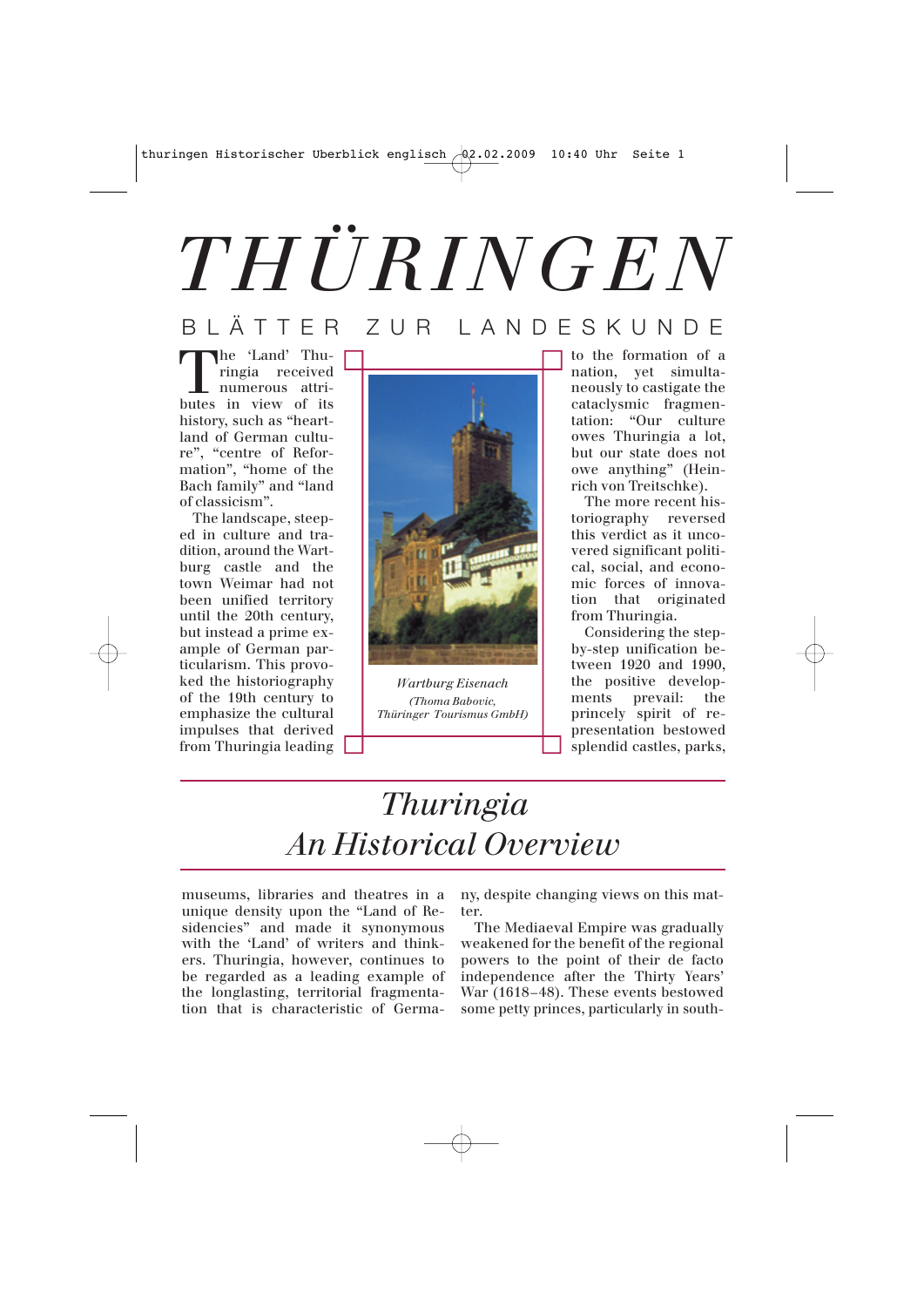west and central Germany, several secular and ecclesiastical estates on a relatively small territory. The territorial splintering was in Thuringia most prominent, at times there were 30 stateentities and nowhere else it lasted for such a long period. Nevertheless, there

were two distinctive historic reference points that anchored Thuringia deeply in the collective memory; despite the century-old particularism: the Early Mediaeval Kingdom of Thuringia and the Landgraviate of the Ludowingian dynasty.

## *From the Thuringian Kingdom to the Landgraviate of Thuringia*

The "Thoringi" tribe emerged from<br>the Germanic tribes of the Her-<br>munduren, the Anglii and the<br>Warnii in the course of the early migrathe Germanic tribes of the Hermunduren, the Anglii and the Warnii in the course of the early migration period and was for the first time referred to by the Roman author Vegetius Renatus. In the 5th century, the Thoringi were able to establish a powerful kingdom. It extended across a small central settlement, situated at the area of 'Altmark' and the river 'Elbe' up to the rivers 'Werra' and Danube. Signifying an important aspect of power in the late ancient Germanic Europe, the kingdom was allied with the Otrogoth kingdom of Theoderic the Great. Family bonds led to the marriage between Theodoric's niece Amalaberga and the Thuringian King Herminafrid in 510. Yet, after Theoderic's death (526), the Thuringians were defeated in a crushing battle at the river 'Unstrut' by the armies of the Franks and the Saxons. In 534, Herminafrid was assassinated. At this point, Thuringia ceased to be an independent actor on the political stage.

Thuringia became an integral part of the Frankish Empire, ruled by the Merovingian kings. The Christianisation process, which begun in the 6th century, was accelerated under the aspi-

ring dynasty of the Carolings, who were rulers of the Frankish kingdom since 751. The Christianisation movement met its first completion with the founding of the diocese of Erfurt (which should soon belong to Mainz) by the missionary Bonifatius in 742.

Since the 9th century, the German Empire had grown gradually from the eastern part of the Frankish Empire. Under the rule of the Ottonian-Saxon kings (919–1024), it constituted one of the most important pillars of the central power. The close relations to the king diminished with the takeover by the Salian dynasty. This was the beginning of the rise of a local lineage that bred the Landgraves of Thuringia (1131–1247) and gained great significance during the Hohenstaufen period (1138–1254).

The Ludowingian dynasty emanated from Franconia and was named after its first-born male dignitaries. Guided by Louis the Bearded (Ludwig der Bärtige), they settled in the area of Friedrichroda around 1040. His son Louis the Jumper (Ludwig der Springer, 1080– 1123), who was the legendary founder of the castles Wartburg, Neuenburg and the monastery Reinhardsbrunn, succeeded with the expansion of manors, fiefs and dominions inside Thuringia.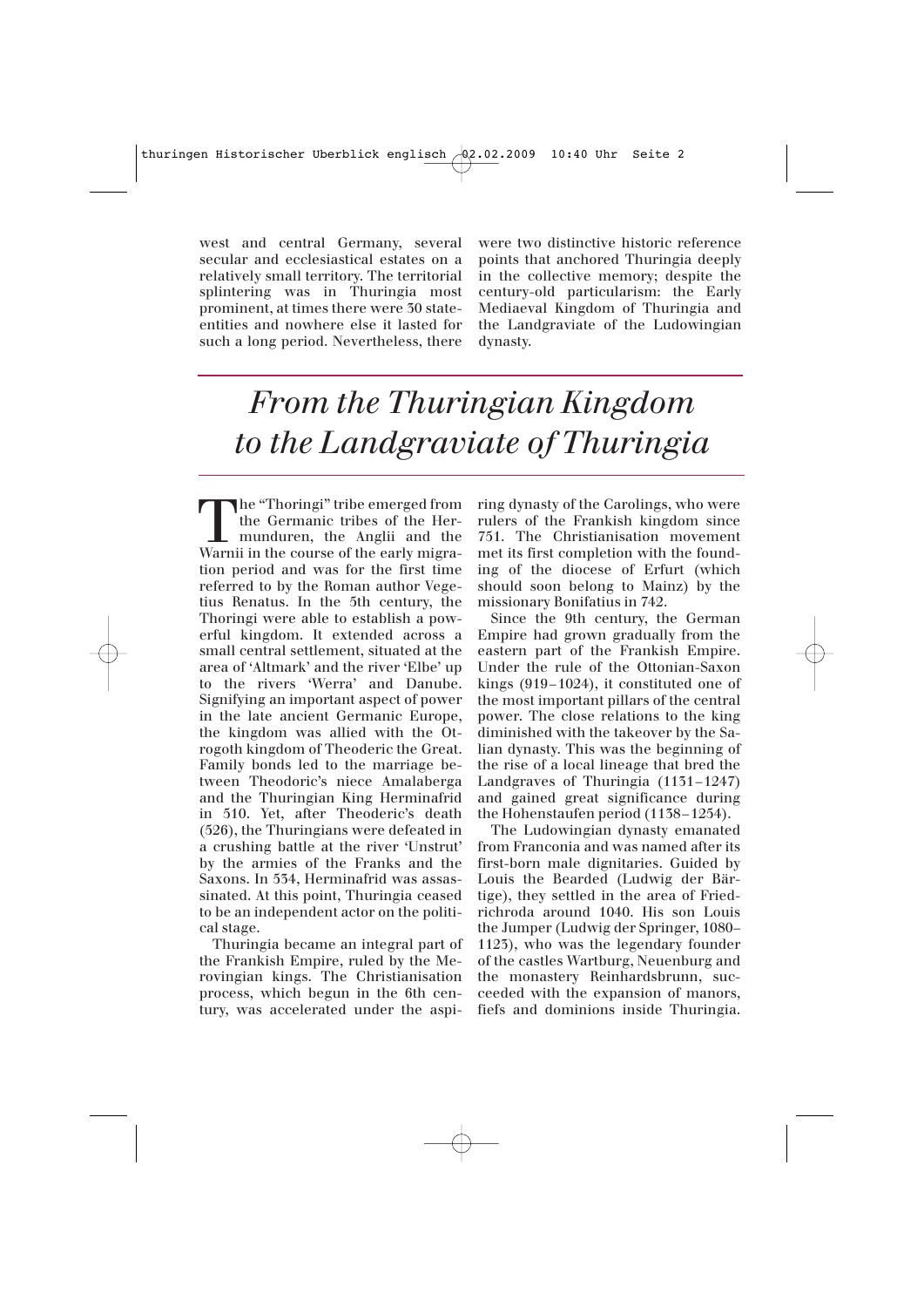His son Louis, in turn, successfully extended the Ludowingian dominion by accumulating property on the territory of Hesse.

In 1131, Louis I (1131–1140) was enfeoffed with the newly established honors of a Thuringian landgrave by the Holy Roman Emperor Lothar of Supplinburg. The Ludowingians, who were supposed to consolidate the peace and ensure sovereignty, soon counted to the most powerful rulers amongst the imperial princes. Louis II (1140–1172) reenforced the bonds with the Hohenstaufen emperor through the marriage with a half-sister of Frederick I Barbarossa. Under the rule of Louis III (1172– 1190), the landgraviate increased significantly its influence in the course of the disempowerment of Duke Henry the Lion (Heinrich der Löwe, 1180/81) of the Guelph dynasty.

The reign of Hermann I (1190–1217) represented a glamorous peak, because he was affiliated with the legendary minstrel's contest (Sängerkrieg) at the Wartburg (1206/07), which was symbol for the chivalric-courtly noble culture that was practiced at the court of the landgraviate (initiated and influenced by Walther von der Vogelweide, Wolfram von Eschenbach and Heinrich Veldecke). Louis IV the Godly (1217–1227) is known as the husband of the Holy Elizabeth of Thuringia until today. The coronation of Louis' successor Henry Raspe to become regent in 1246, however, did not represent a worthy height of the Ludowingian reign. Not only was Henry unable to enforce his 'anti-kingdom' against Frederick II of the Hohenstaufen dynasty, but also with his death the Ludowingian lineage was extinguished as there were no male heirs to the throne by 1247. A bloody war of succession ended with the separation of the landgraviate in a Thuringian and a Hessian part in 1264. The Thuringian landgraviate fell to the margraves of Meissen of the Wettin family.

### *The Land of Particularism*

Unity the Late Middle Ages, the house of Wettin possessed farreaching land, extending beyond the territories of today's Saxony, Thuhouse of Wettin possessed farreaching land, extending beyond ringia, and the southern Saxony-Anhalt. In 1423, they were invested with the Duchy of Saxony, centred at Wittenberg, thus becoming one of the princeelectors of the Holy Roman Empire. Also in Thuringia, they were able to extend their possessions (Altenburg, Coburg, Weimar) as well as to establish themselves as the most powerful force after the 'War of Thuringian Counts' (1342–46). The entire property of the

Wettin family was divided by the repeated distribution of the estate among heirs and coheirs and finally separated into two ruling branches – an Ernestine branch (Thuringian) and an Albertine branch (Ducal Saxony) in 1485, ruled by the brother Ernest and Albert respectively. Initially, the Ernestine branch held with the possession of Wittenberg also the electoral title. Wittenberg and the title, however, were lost to the Albertine branch with the defeat by the Emperor and Duke Moritz at the Battle of Mühlberg during the Schmalkaldic War in 1547. The Albertines drove the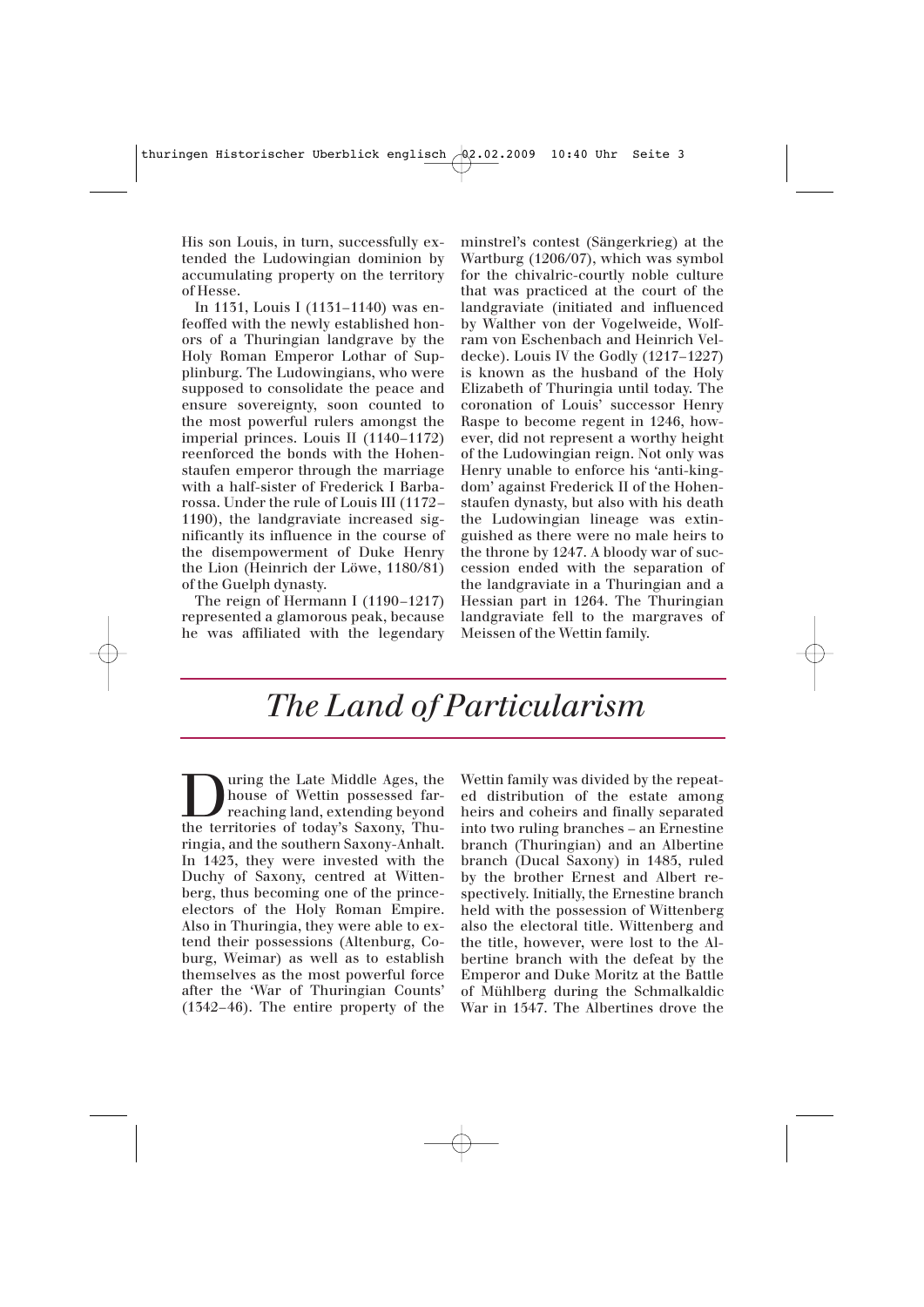development of the electorate (from 1806 kingdom) Saxony into a unitary territorial state forward and made Dresden its capital.

The, in Weimar residing, Ernestine dukes proceeded quite differently: beginning with the 'Erfurt division' (Erfurter Teilung) of 1572, the Ernestine territory was repeatedly subdivided into as many as ten single duchies and counties in Thuringia (Eisenach, Jena, Hildburghausen, Eisenberg, Saalfeld, Römhild). After a final restructuring in 1826, the duchies Saxe-Weimar-Eisenach (since 1815 grand duchy), Saxe-Coburg and Gotha, Saxe-Meiningen and Saxe-Altenburg remained in existence until 1918.

Alongside the Wettin family, two other noble dynasties were able to establish themselves as territorial rulers; the members of the Reußen lineage of eastern Thuringia, first accounted of in the 12th century, whose title of count was confirmed by the Holy Roman Emperor (Count of the Holy Roman Empire) in 1673 and who received the title of 'Princely Counts' (Reichsfürst) in 1778. At certain intervals, the Reuß dynasty subdivided its land in numerous small entities such as Schleiz, Lobenstein, Ebersdorf, Hirschberg, Saalburg, Burgk, Dölau and Rothenthal. The last territorial redeployment in 1848 resulted in the existence of a Principality of Reuß Elder Line (Greiz) and the Principality of Reuß Younger Line (Gera).

The House of Schwarzburg was named after its ancestral origin in the Thuringian Forest and its possessions can be traced back to the 8th century. In 1697, the Schwarzburg family also received the rank of 'Princely Counts' and their territory was subdivided into the branches of Schwarzburg-Sondershausen and Schwarzburg-Rudolstadt in 1599. Further splintering did not take place, only in the 17th century it came

to the development of the 'bylines' Arnstadt and Ebeleben. Apart from Henry Raspe, Günther von Schwarzburg obtained royal dignity, which he held for an equally short time and with no noteworthy effects.

Therefore, Thuringia was in large part dominated by three dynasties across the centuries, yet further constituent parts have to be added: the imperial towns of Mühlhausen and Nordhausen, the Hessian territory of Schmalkalden, the electorates of Mainz (Erfurt, Eichsfeld) and the Albertine territories between Langensalza and Naumburg and around Suhl, Schleusingen and Ziegenrück.

The old Thuringian Erfurt was prominent as a cultural and commercial hub and as one of the biggest German urban centres of mediaeval times. Erfurt had gained farreaching autonomy, similar to a free imperial city and was a substantial power centre with its adjacent territory since the middle of the 13th century. After its subjection through the ruler of Mainz, it remained the seat of a governor of the Electorate of Mainz. Other powerful counts originated from the House of Henneberg in the southwest of Thuringia, who became extinct in 1583 and whose possessions were taken over by the Wettins.

Whilst the single states managed to resist all consolidations that took place between the French Revolution and the Congress of Vienna (1789–1815), parts of the remaining territories (Erfurt, Eichsfeld, Nordhausen and Mühlhausen) fell to the Kingdom of Prussia in 1802.

After the defeat of Prussia against Napoleon at the Battle of Jena-Auerstedt in October 1806 and the French occupation until 1813/1814, all states, including the territories of the Electorate of Saxony, were ultimately handed over to Prussia. Henceforth, Thuringia was bipartite, consisting of a free single state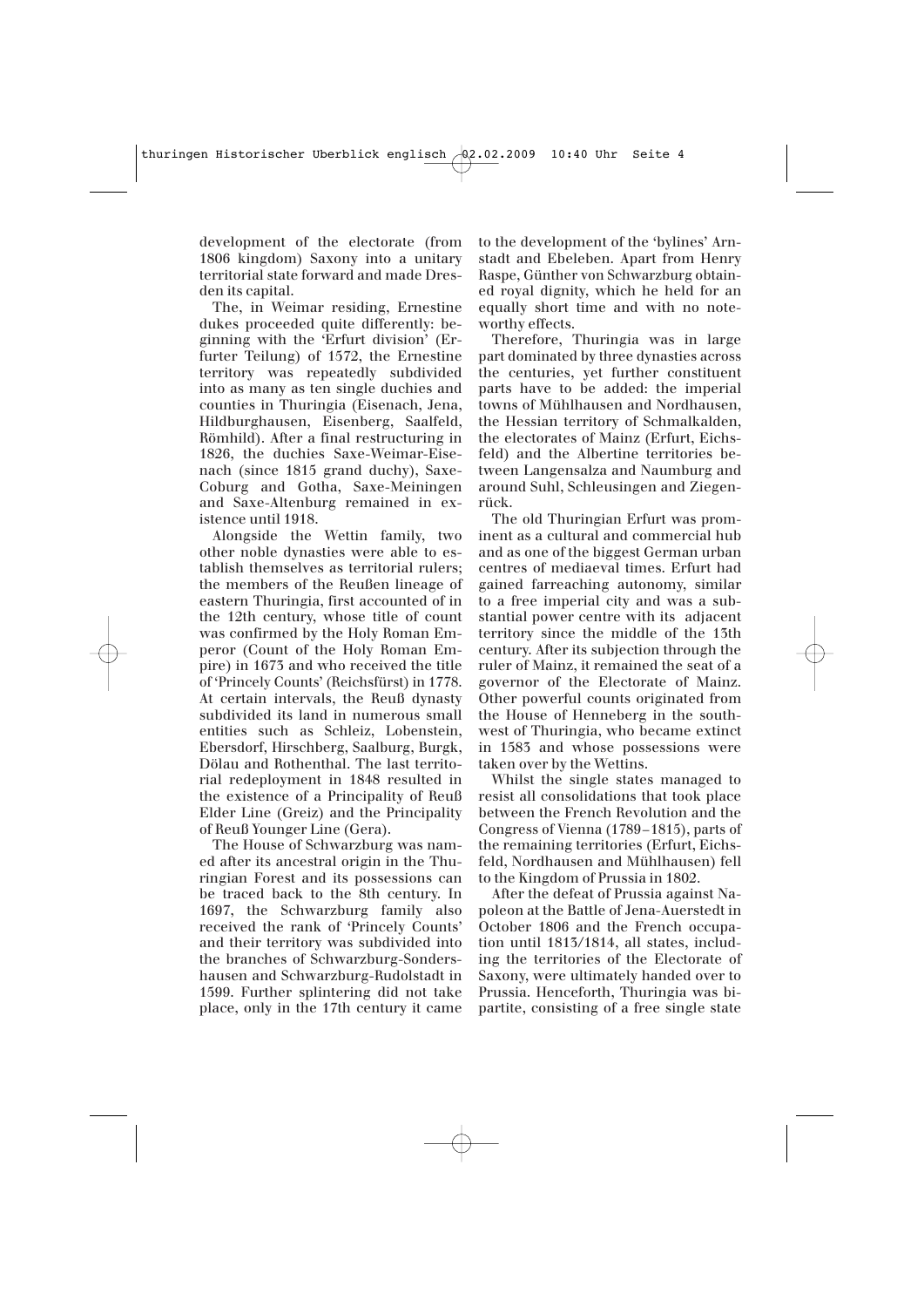and a Prussian part, the core of which was the 1816 created government district Erfurt in the province Saxony. In addition, there were the district Schmalkalden (Province Hesse-Nassau, since 1866) as well as, according to contemporary understanding, parts of the administrative district Merseburg (Sangershausen, Eckartsberga, Querfurt, Weißenfels, Naumburg and Zeitz) that were counted towards the 'Prussian Thuringia'.

The founding of the German Empire in 1871 did not have a noticeable effect on these circumstances. The new federal nationstate unified 22 monarchies, three Hanseatic cities and the area of Alsace-Lorraine. From now on, nearly one third of all sovereign princes (Bismarck's "wrens") were crowded in the Thuringian region. The German hegemonic power Prussia gained an increasingly significant position in Thuringia; it was origin of important economic impulses, as it took over the railway network, accelerated the modernisation of the legal, administrative, and educational systems and maintained garrisons in nearly all single states. Despite the partly political backwardness, this led together with the nimbus of a unifying power to the creation of a Prussian patriotism within the accordant territories.

Thuringia's historic significance is especially concentrated within the cultural realm. It represents the heartland of the Reformation that took its course with Luther's pronouncement of his 95 Theses at Wittenberg. Martin Luther visited the, at that time leading, University of Erfurt (1392) and between 1501 and 1505 he lived as monk in the St. Augustine monastery before he relocated to Wittenberg. The Elector of Saxony, Frederick the Wise (1486–1525) became Luther's patron and facilitated Luther's residence at the Wartburg in

1521/22, where the reformer translated the New Testament from Latin into German. In 1548, Frederick's nephew John Frederick ("Hanfried") founded as substitute for the University of Wittenberg (1502) that was lost to the Albertines in 1547, the "Hohe Schule" (from 1558 university) in Jena. Later, it should become the Protestant University of the territory.

The widely ramified Bach family also calls Thuringia its home; Johann Sebastian Bach was born in Eisenach in 1685 and first employed in Arnstadt, Mühlhausen and Weimar. Furthermore, many famous names have to be mentioned such as: the mystic Meister Eckhart, Thomas Müntzer, who was the spearhead in the Peasant's War in Thuringia (1525), Lucas Cranach and Heinrich Schütz as well as Ernst Haeckel, Carl Zeiss, Ernst Abbe, Ernst Barlach, Friedrich Nietzsche, Henry van de Velde and Walter Gropius.

The cultural landscape of Thuringia was most heavily influenced by the Weimar Classicism or alternatively by the 'Goethe period' (1775–1832), which represented the golden age of the Duchy of Saxe-Weimar-Eisenach. The 'Musenhof' (court of muses) of the Duchess Anna Amalia and the regency of her son Carl August, Grand Duke of Saxe-Weimar-Eisenach (1775–1828) attracted many great thinkers, literati and artists of the time to the so-called 'Athens of the Ilm' (the Ilm is a long river in Thuringia, which is a left tributary of the Saale): alongside the poet laureate Johann Wolfgang von Goethe, Christoph Martin Wieland, Johann Gottfried Herder and Friedrich Schiller worked and resided here. At the same time, the University of Jena developed into a centre of Philosophic Idealism (Fichte, Schelling, Hegel) and of Early Romanticism (Schlegel, Tieck, Brentano, Novalis). Schiller taught as profes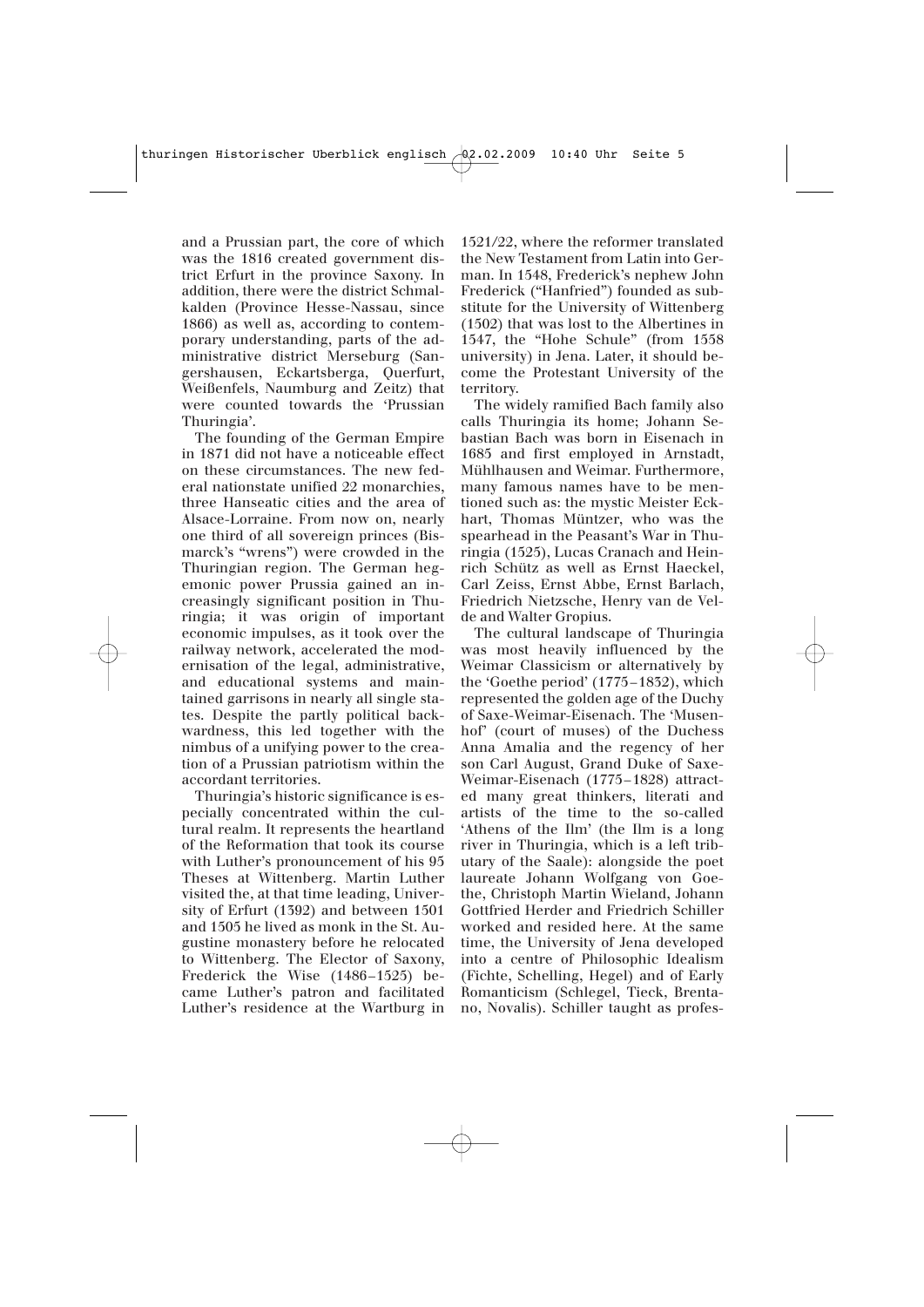sor at the University of Jena, from 1789 until 1793.

Saxe-Weimar also experienced a 'silver age' under the Grand Duke Carl Alexander (1853 –1901), who renewed the Wartburg Castle, retained the tradition of the Weimar classical period and promoted Franz Liszt. The rulers of the smaller single-states were likewise keen to distinguish themselves as patrons. In Gotha, Ernest the Pious (1640 – 1675) attempted to create a prototype of an absolutist state and in Meiningen, George II (1866 –1914) had contributed significantly to the history of German theatre.

On the way to 19th century's modernity, important impulses originated from Thuringia. It existed a favourable climate for the liberal national movement; for instance, Saxe-Weimar's constitution of the year 1816 was the first of its kind. The Wartburg Festival 1817, the founding of the German fraternity at Jena in 1818 and the preparations for the National Fraternity Union at Eisenach in 1859 underline the propitious conditions. Moreover, there was the liberal

Duke Ernest II of Saxe-Coburg-Gotha (1844 –1893), nonetheless, there were also conservative rulers still in power, whereby a general reorientation was clearly notable at the turn of the century.

The industrialisation that had begun in the middle of the 19th century had varied innovative features, especially the University of Jena advanced to a leading example of scientific-technological progress (Zeiss, Schott). As aspiring industrial region, Thuringia became early a political centre for the workers' movement, where path-breaking party congresses took place: for example, the foundation of social democracy under the political leadership of August Bebel and Wilhelm Liebknecht in Eisenach in 1869, and in 1875 the consolidation with the General German Workers' Association led by Ferdinand Lassalle in Gotha, and the elaboration of the Erfurt Program of 1891, according to which the name 'Sozialdemokratische Partei Deutschlands' (SPD/ Social Democratic Party of Germany) was adopted.

#### *The 'Freistaat' of Thuringia*

The desire to form a united state of<br>Thuringia had been existing<br>since a long time. The unifying<br>ambitions had emerged during the Thuringia had been existing ambitions had emerged during the Revolution of 1848/49. At the beginning of the 20th century, the demands became increasingly louder mainly because the structures of the small singlestates were clearly outdated. Especially, the writing of the social democrat Arthur Hofmann from Meiningen, "The misery of the small states in Thuringia" (1906) sparked fierce controversies. After all, it was World War I (1914 –18) and the end of the monarchies during the German Revolution, which decisively accelerated the unification process. After the union of the two Reuß states, seven single staates remained, which amal-gamated to the free state of Thuringia (Freistaat Thüringen) with Weimar as its capital on May 1, 1920. Merely, Coburg was not integrated, because of its accession to Bavaria and the Prussian territories did not belong to the new Thuringian state.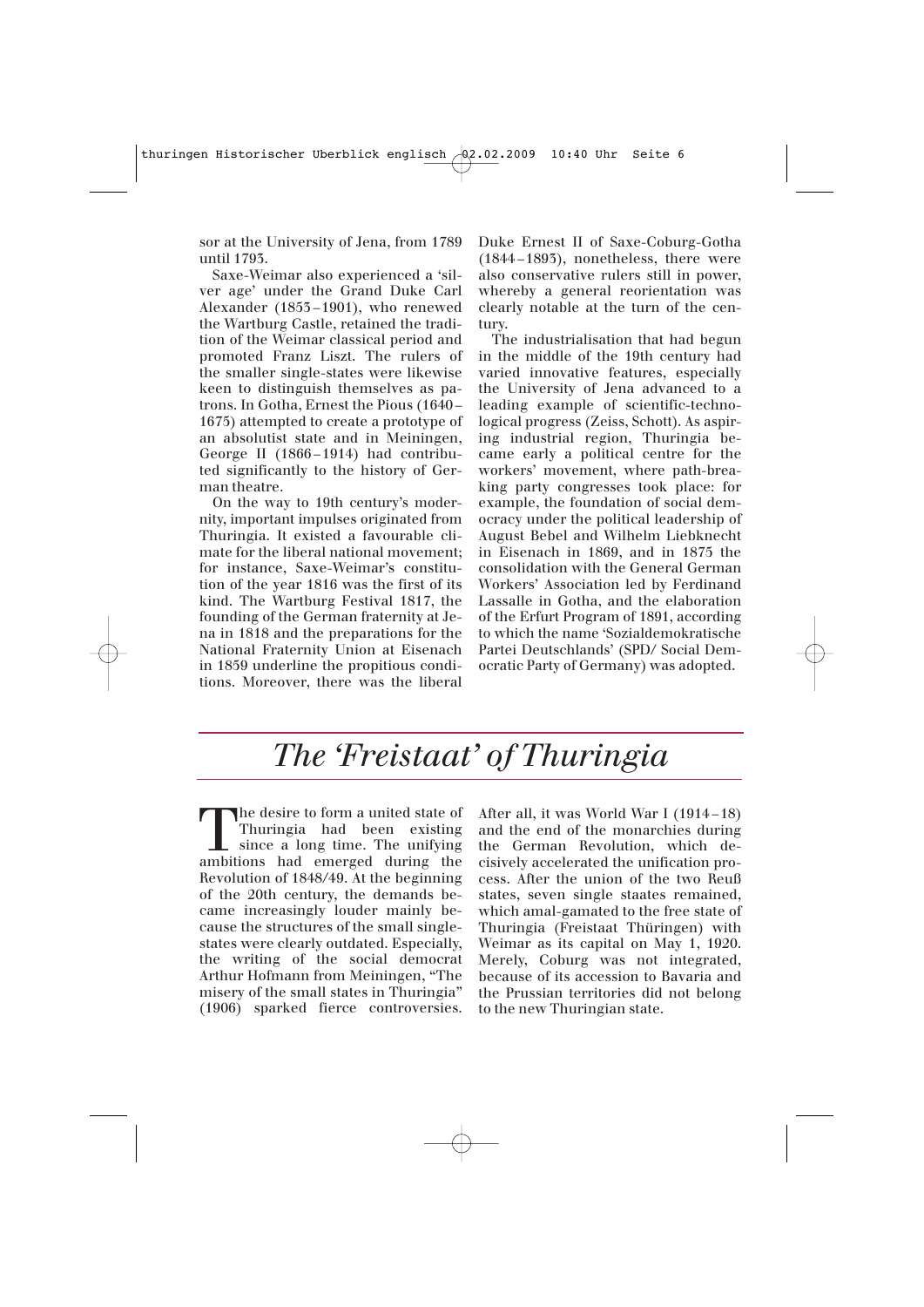Whereas the process of the land-formation (1918/20) appeared, to a large extent, to work with the consensus of all political camps, the conduct of the inner-arrangements ran less smoothly. The first coalition-government formed by the SPD and left-wing liberal democrats (1920/21) that had placed its focus on social justice, failed soon. A bloody civil war, enhanced by the Kapp-Putsch in March 1920, created profound trenches between the socialist working class and the bourgeois-conservative stratum. The result was a development of pronounced political camps that benefited only the radical parties. For the time being, the from  $1921-23$  incumbent social democratic government led by August Frölich remained dependent on the communists, which culminated in the joint "Volksfrontregierung" (Popular Front government) in autumn 1923. It represented the height of the controversial "red Thuringia" that became a centre of reform efforts ("Greilsche Schulreform) and modern culture (Bauhaus Weimar 1919 –1924). Under the bourgeois-conservative governments from 1924 until 1929, most of the reforms of the last years were reversed. From this point in time, the National Socialist German Workers' Party (NSDAP) gained increasingly influence on the policy-making and politics of the Thuringian parliament (Landtag). Thus, Thuringia had become an early stronghold of national socialism.

In 1930/31, the developments led to the government participation of the NSDAP – the very first time in the Weimar Republic. Under the Minister of the Interior and Education Wilhelm Frick, the National Socialists were allowed to gather useful experiences that can be considered as a trial run for the later takeover. In fact, it came to an early takeover in August 1932, when the

NSDAP, led by its head of Nazi district (Gauleiter) Fritz Sauckel took over almost sole government responsibility. After Hitler's takeover, Sauckel managed to distinguish Thuringia as a Gauprototype of the Third Reich. Weimar was made, in ostentatious NS-manner, the power-centre of the Gau and the concentration camp Buchenwald was built (1937–1945) in close proximity, where 50.000 people were killed. Simultaneously, Sauckel was able to extend his power throughout Thuringia. In 1944, he received the title and authority of the highest governor of the administrative district Erfurt.

Only with the end of World War II the 'Land' Thuringia was founded, including the former Prussian territories that was largely on par with Thuringia's territory of today. After a short period of American occupation, Thuringia transferred to the Soviet occupation zone in July 1945 according to Allied agreements and became later part of the 1949 founded DDR (German Democratic Republic). With the introduction of "democratic centralism" (demokratischer Zentralismus), Thuringia was divided into the districts of Erfurt, Gera and Suhl in 1952. The rigid "build-up of Socialism" (Aufbau des Sozialismus), was only shortly slowed down by the upheaval of June 17, 1953 with its centre of gravity being in eastern Thuringia (Jena, Gera, Wismutregion), and led to the transformation of virtually all areas of state, society and economy. In the periods of seeming consolidation, for instance, after the construction of the Wall, the industrially developed Thuringia became a centre of "DDR-Hochtechnologie" (GDR-high-technology) (Carl Zeiss Jena, Mikroelektronik Erfurt). At the end of the 80ies the demise of the "real existing socialism" (real existierender Sozialismus) became increasingly apparent.